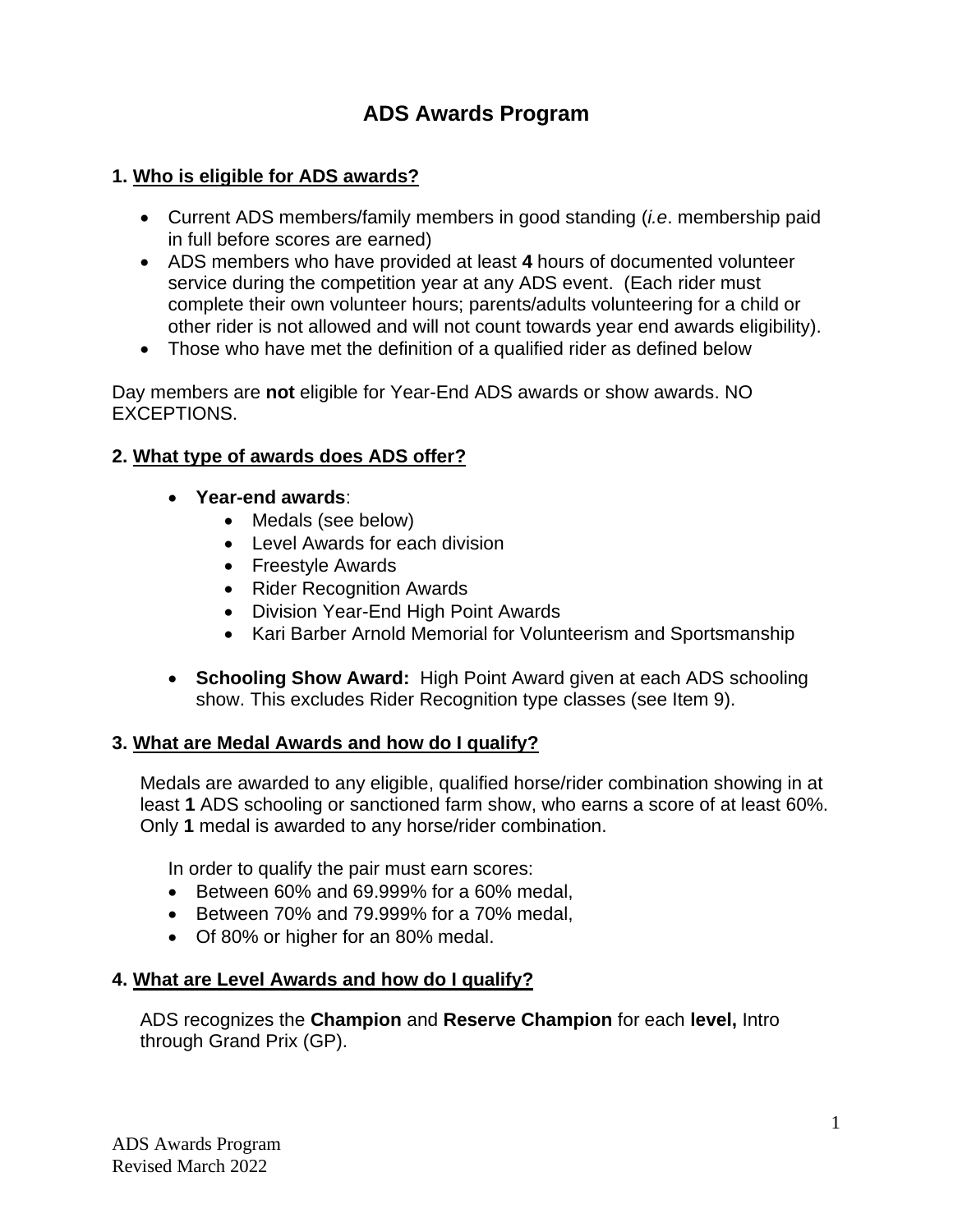### **Intro through 1 st Level**

In order to qualify, a horse/rider combination must:

- Meet membership and volunteer requirements.
- Earn 6 scores from rides at a minimum of 3 shows. (No more than 1 score per test can be counted from any one show. ie: Enter First Level Test 1, Test 2, and Test 3 at one show with one score counting from each test. Or enter First Level Test 1 with 2 rides at Test 1 but only 1 score from Test 1 will count).
- Complete the 6 score requirement within the same division and level.
- Have earned scores from 3 or more judges.
- Have not won the same Level Championship Award the previous year. (This does not apply to the Reserve Champion Award).
- For Intro, Training, and First Levels, Champion and Reserve Champion will be recognized as well as  $3<sup>rd</sup>$ ,  $4<sup>th</sup>$  and  $5<sup>th</sup>$  places.

#### **2 nd Level through GP**

In order to qualify, a horse/rider combo must:

- Meet membership and volunteer requirements.
- Earn 3 scores at a minimum of 3 shows.
- Complete the 3 score requirement within the same division and level.
- Have qualifying scores from three or more judges.
- Champion and Reserve Champion will be recognized.

#### **Western Dressage Intro through Intermediate**

In order to qualify, a horse/rider combination must:

- Meet membership and volunteer requirements.
- Earn 6 scores from rides at a minimum of 3 shows. (No more than one score per test can be counted from any one show).
- Complete the 6 score requirement within the same division and level.
- Have earned scores from 3 or more judges.
- Champion and Reserve Champion will be recognized.

#### **USEA Dressage Classes Beginner Novice through Training**

In order to qualify, a horse/rider combination must:

- Meet membership and volunteer requirements.
- Earn 6 scores from rides at a minimum of 3 shows. (No more than one score per test can be counted from any one show).
- Complete the 6 score requirement within the same division and level.
- Have earned scores from 3 or more judges.
- Can do 2 USEA tests within the same division and level or 1 USEA test and 1 USEF dressage test within the same division (for example, 1 USEA Beginner Novice test and 1 Training Level test for Junior division)
- Champion and Reserve Champion will be recognized.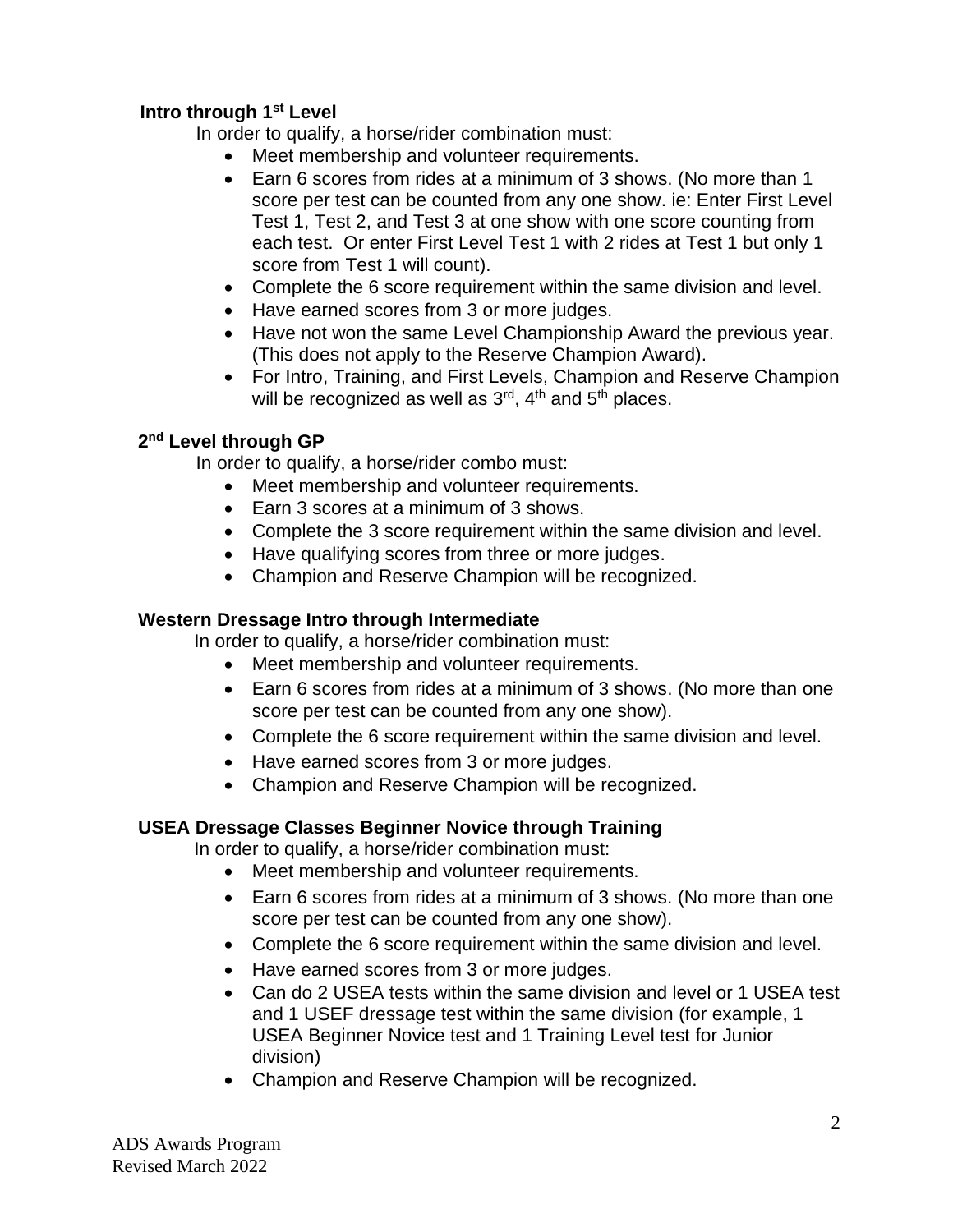## **5. How are Level Champion and Reserve Champion Awards calculated?**

- The 6 highest scores earned as described above are used to determine the Champion, Reserve Champion, Third, Fourth, and Fifth Places for Intro through First Level.
- The 3 highest scores earned as described above are used to determine the Champion and Reserve Champions for Second Level through GP.
- The 6 highest scores earned as described above are used to determine the Champion and Reserve Champion for Western Dressage Intro through Intermediate, and USEA Beginner Novice through Training.
- The horse/rider combination with the best average score for each Level is Champion and the second highest is Reserve Champion. \*The same average score system will determine the  $3^{rd}$ ,  $4^{th}$ , and  $5^{th}$  placings for Intro, Training, and First levels.

*The following is an example: Roy Rogers riding Silver enters an ADS show and rides three Adult Amateur training level tests receiving scores of 68.5, 59.4 and 66.3, The two highest scores (68.5 and 66.3) may be used as two of his 6 required scores. Roy must now go on to earn 4 more Adult Amateur training level scores at 2 or more ADS shows in order to meet the minimum requirement. He may use his highest two training level scores at the next 2 shows, or he may choose to ride only one test at 4 of the next shows. If Roy chooses to ride in all shows at the same level, only the top 6 scores (no more than 1 score per test per show) will count towards the awards. Scores must all be earned in the same calendar year. Roy's highest training level scores from each qualifying show will be used to calculate Roy's training level average.*

# **6. What are Year-End High Point Division Awards, and how do I qualify?**

- The Year-End High Point Division Awards are presented to the horse/rider combinations with the highest score averages. The pair must meet the minimum show/test requirements as described in level qualifications above.
- A High Point Division Award is given to each division: Junior, Adult Amateur, and Open.
- The highest scores earned from any level within the division are used, excluding Intro Level tests.
- Horse/rider combinations may repeat as winners from one year to another.

# **7. How are High Point Division Awards calculated?**

- The horse/rider combo's highest 6 scores from the shows are used without regard to the class level test ridden (excluding Intro Level).
- All scores from Training through GP are considered.
- Rider Recognition Awards are excluded from High Point Awards (see Item 9).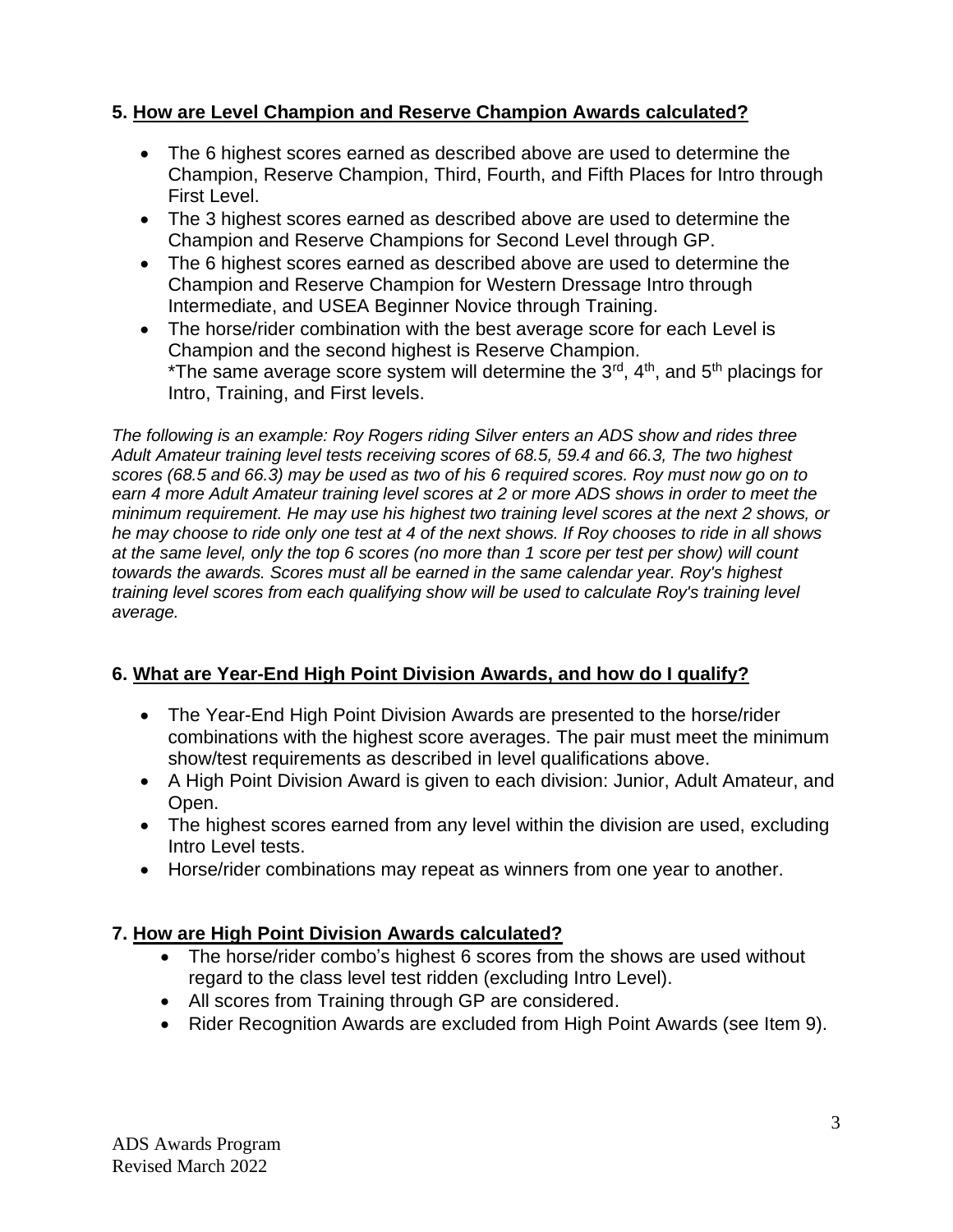# **8. What are Freestyle Awards, and how do I qualify?**

- Freestyle Level awards are offered for Intro through GP.
- A minimum qualifying score of 55% must be earned in the highest test of the freestyle level or any test in the level above the freestyle level.
- A freestyle test must be ridden in 3 ADS shows scored by 3 different judges.
- No other tests must be ridden to qualify for the Freestyle Award (except for the qualifying score criteria noted above).
- Freestyle Champion and Reserve Champion Awards will be given at each level for Junior, Adult Amateur, and Open divisions.

## **9. What are Rider Recognition Awards, and how do I qualify?**

- Rider Recognition Awards are awards given for the EQ Dressage Equitation Walk, Trot, Canter Tests, Walk Tests, Lead Line Tests, and Sport Horse Tests.
- A test must be ridden in 3 ADS shows scored by 3 different judges.
- No other tests must be ridden to qualify (except for the qualifying score criteria noted above).
- For Equitation tests, a Rider Recognition award will be given to riders that achieve an average of 3 scores ridden in 3 ADS shows:
	- o Elementary level of 65% and above.
	- o Accomplished level of 72% and above.
	- o Elite level of 80% and above.
- For other tests, the average of the 3 highest scores as outlined above will determine the Champion and Reserve Champion placings.

# **10. What are the criteria for the Kari Barber Arnold Memorial award?**

The Kari Barber Arnold Memorial award is given to a deserving ADS member for promoting sportsmanship and volunteerism. The award winner does not have to be an active competitor but must be a current ADS member. The ADS board will determine the winner from a group of submitted nominees and/or deserving ADS members, based on their service to the club.

# **11. How many shows do I have to ride in to qualify for an ADS award?**

Different awards have different riding requirements.

- You only need to ride in 1 show to qualify for a medal or for the Schooling Show High Point Awards.
- You have to ride in a minimum of 3 ADS shows, each scored by a different judge, to qualify for a Level or the Year-End High Point Division Award.
- No riding is required for the Kari Barber Arnold Memorial Award.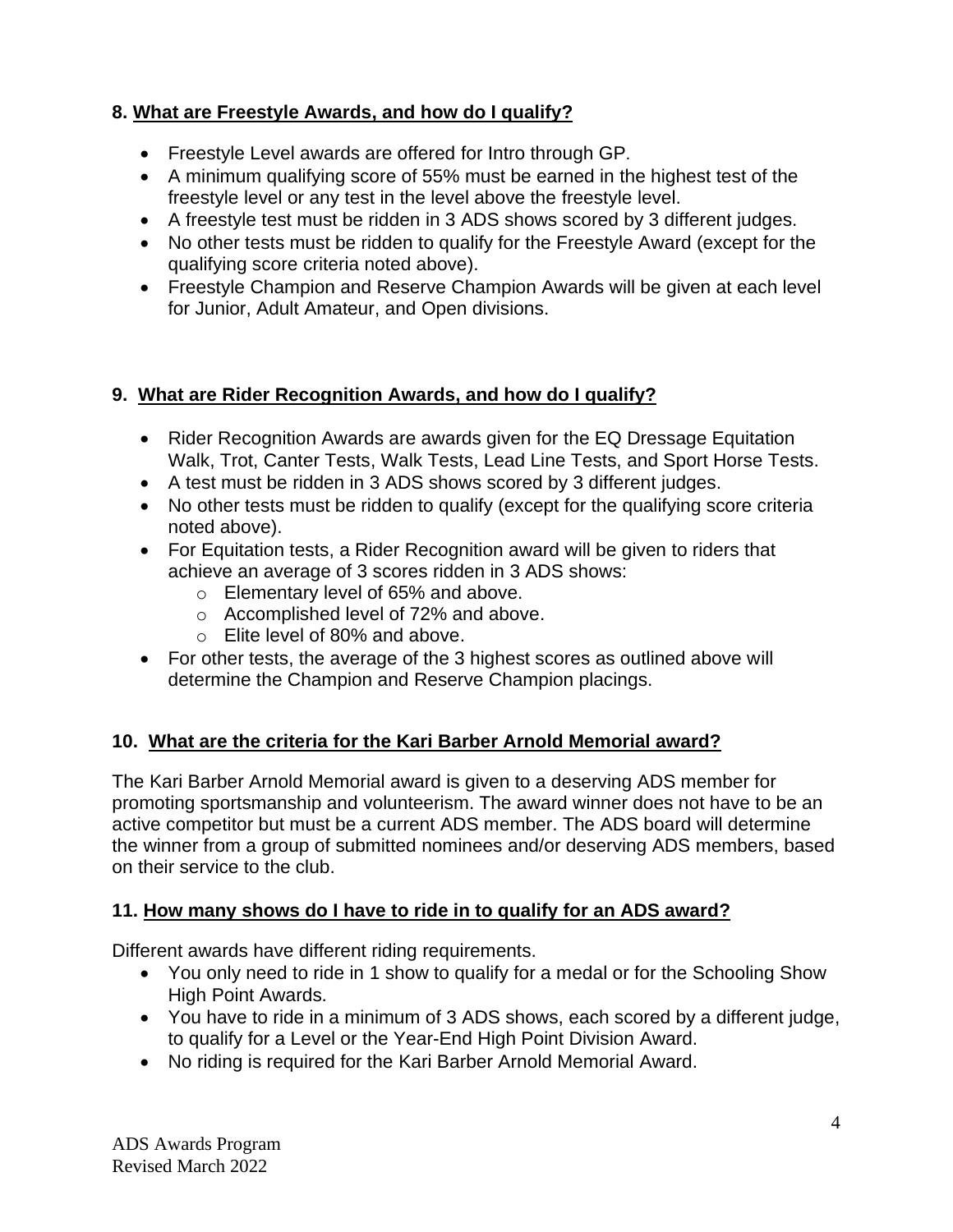### **12. Which shows count towards ADS awards?**

All ADS schooling and any ADS sanctioned shows, as posted on the ADS website, will count towards the year end awards.

### **13. What are ADS "sanctioned" shows?**

Sanctioned shows are shows that are not sponsored by ADS, but ones which the board has decided to sanction and thereby allow members to use the outcomes to qualify for ADS year end awards. A sanctioned show is a show hosted by another club or farm. Different shows may be sanctioned any given year; so be sure to check the current competition schedule to verify if ADS has listed such as sanctioned on the ADS website.

#### **14. Do all shows count equally for awards?**

Yes, all shows (rated or not) carry the same weight when computing year end awards.

# **15. What if I ride in more than 4 shows?**

You can possibly raise your average or offset bad rides by entering riding tests in more than three shows. The highest 6 scores (or 3 if riding Second Level or above or Freestyle) are used to calculate level averages and high point scores. Any additional lower scores will be dropped. By increasing the number of rides and events, the rider/horse combination can replace low scores with higher scores, thereby increasing their odds of winning. Further, receiving scores from various judges at different shows adds to the experience and fun!

# **16. What if I earn several scores at one show?**

For Level Awards, regardless of the number of tests ridden by a rider/horse combination, only your highest score per test from any given level at each show (or 1 for Level 3 and above as well as Freestyle) will count toward year-end awards.

# **17. What if shows are canceled during the show season?**

When a show is canceled, every attempt will be made to schedule another show in place of the canceled show. If the show cannot be rescheduled, the ADS board can elect to decrease the minimal score/show requirement.

# **18. How are my award qualifications submitted for consideration?**

Results from each show are sent to and maintained by an ADS board member or approved individual.